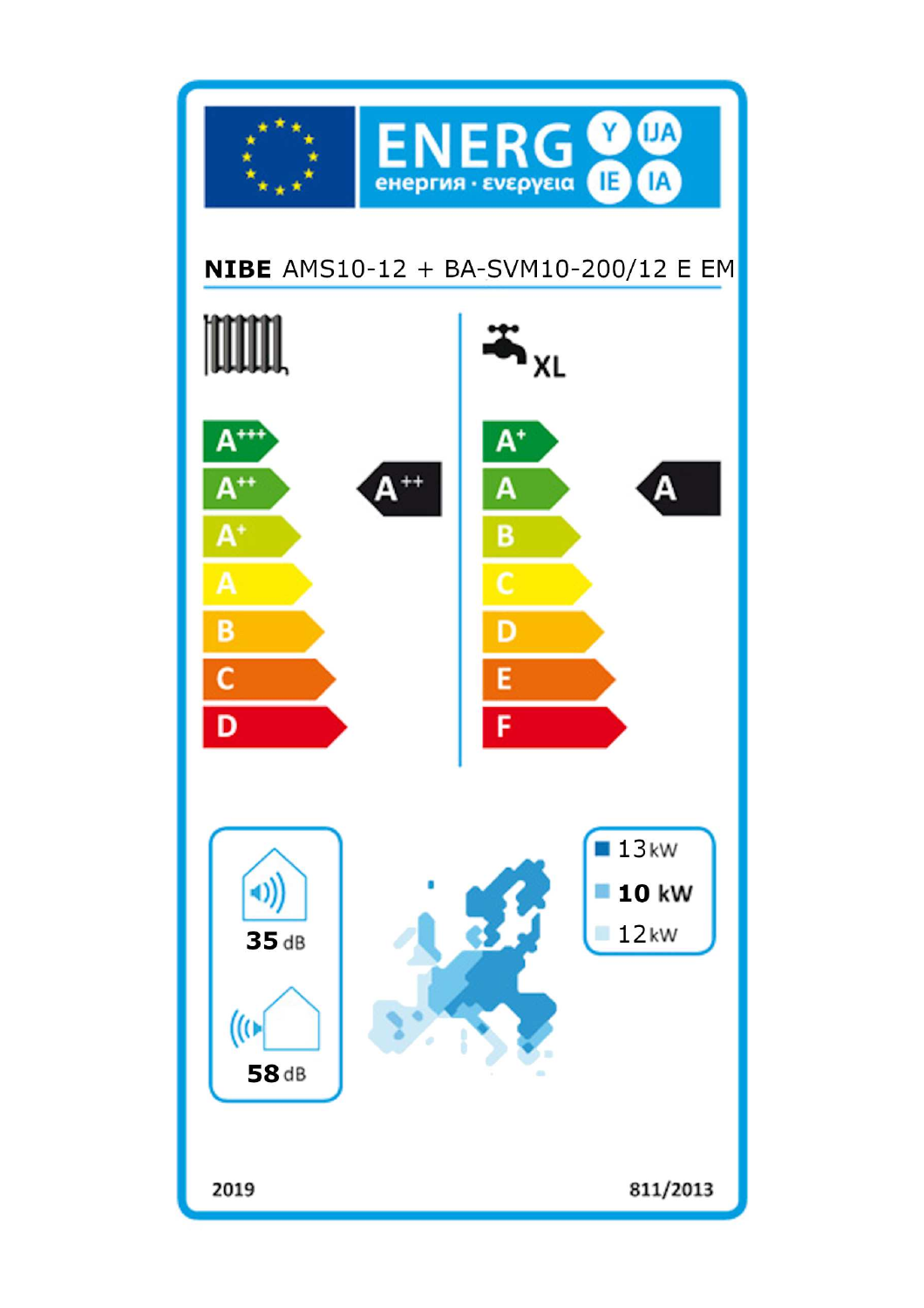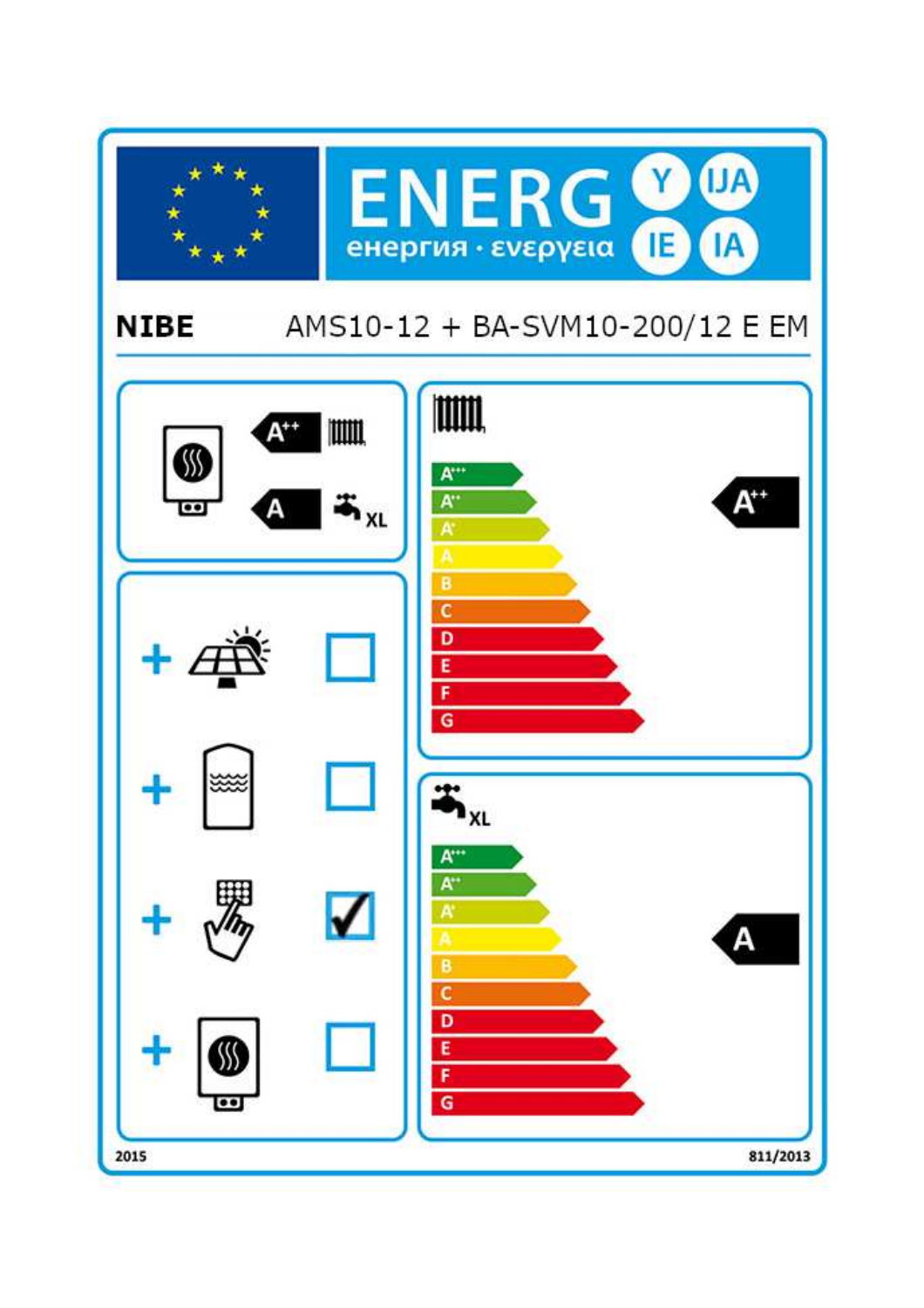| Supplier's name:                                                     | <b>NIBE</b>                     |       |                |
|----------------------------------------------------------------------|---------------------------------|-------|----------------|
| Model:                                                               | AMS10-12 + BA-SVM10-200/12 E EM |       |                |
| Temperature application                                              | 35                              | 55    | $\overline{c}$ |
| Declared load profile for water<br>heating                           | <b>XL</b>                       |       |                |
| Seasonal space heating energy                                        |                                 |       |                |
| efficiency class, average climate:                                   | $A++$                           | $A++$ |                |
| Water heating energy efficiency<br>class, average climate:           | A                               |       |                |
| Rated heat output, average climate:                                  | 11,5                            | 10,0  | kW             |
| Annual energy consumption for<br>space heating, average climate      | 5382                            | 6136  | kWh            |
| Annual electricity consumption for<br>water heating, average climate | 1702                            |       | kWh            |
| Seasonal space heating energy<br>efficiency, average climate:        | 174                             | 132   | $\%$           |
| Water heating energy efficiency,<br>average climate:                 | 98                              |       | $\%$           |
| Sound power level LWA indoors                                        | 35                              |       | dB             |
| Rated heat output, cold climate:                                     | 11,5                            | 13,0  | kW             |
| Rated heat output, warm climate:                                     | 12,0                            | 12,0  | kW             |
| Annual energy consumption for<br>space heating, cold climate         | 7798                            | 11197 | <b>kWh</b>     |
| Annual electricity consumption for<br>water heating, cold climate    | 1904                            |       | kWh            |
| Annual energy consumption for<br>space heating, warm climate         | 2759                            | 3419  | kWh            |
| Annual electricity consumption for<br>water heating, warm climate    | 1551                            |       | kWh            |
| Seasonal space heating energy<br>efficiency, cold climate:           | 142                             | 111   | $\%$           |
| Water heating energy efficiency,<br>cold climate:                    | 88                              |       | $\%$           |
| Seasonal space heating energy<br>efficiency, warm climate:           | 229                             | 185   | $\%$           |
| Water heating energy efficiency,<br>warm climate:                    | 108                             | $\%$  |                |
| Sound power level LWA outdoors                                       | 58                              |       | dB             |

## **Data for package fiche**

| Controller class                                                                   |     |     |      |
|------------------------------------------------------------------------------------|-----|-----|------|
| Controller contribution to efficiency                                              | 4,0 |     | %    |
| Seasonal space heating energy<br>efficiency of package, average<br>climate:        | 178 | 136 | $\%$ |
| Seasonal space heating energy<br>efficiency class for package,<br>average climate: |     |     | $\%$ |
| Seasonal space heating energy<br>efficiency of package, cold climate:              | 146 | 115 | $\%$ |
| Seasonal space heating energy<br>efficiency of package, warm climate:              | 233 | 189 | ℅    |